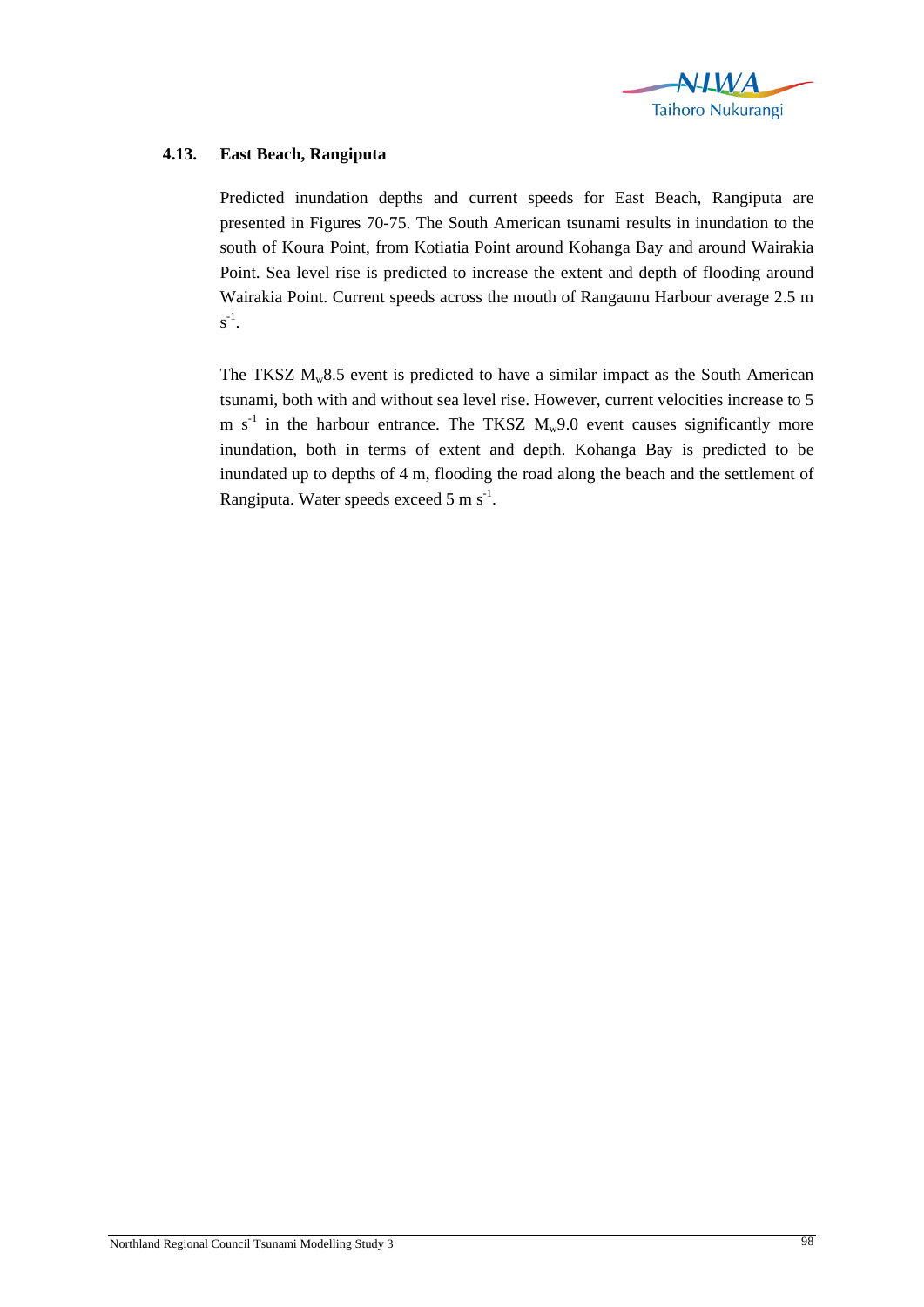





## **Figure 70: East Beach, Rangiputa: Maximum inundation speed (upper) and depth (lower) plots for the South American tsunami scenario at MHWS (to extent of LiDAR).**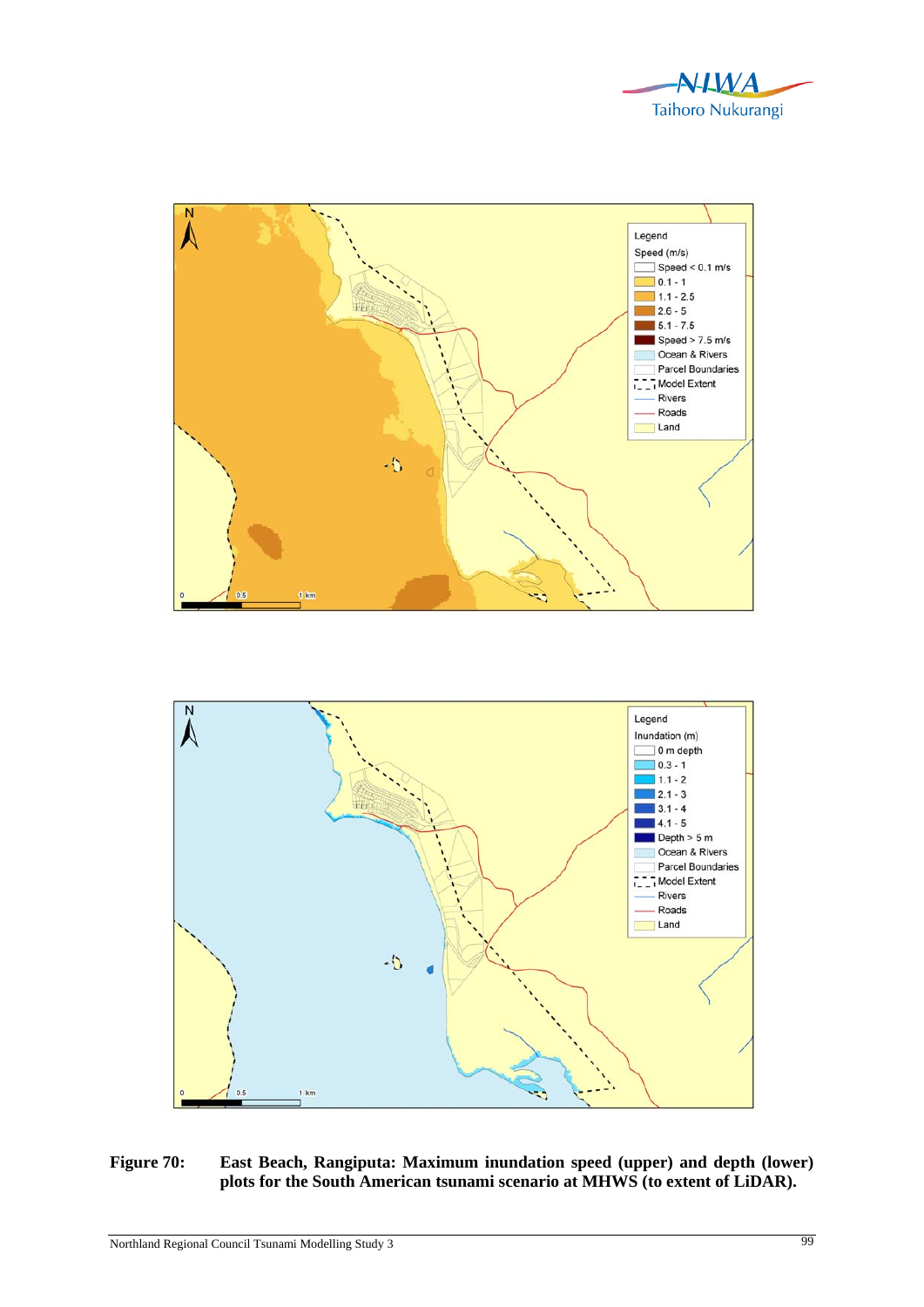



**Figure 71: East Beach, Rangiputa: Maximum inundation speed (upper) and depth (lower) plots for the South American tsunami scenario at MHWS + 50cm (to extent of LiDAR).**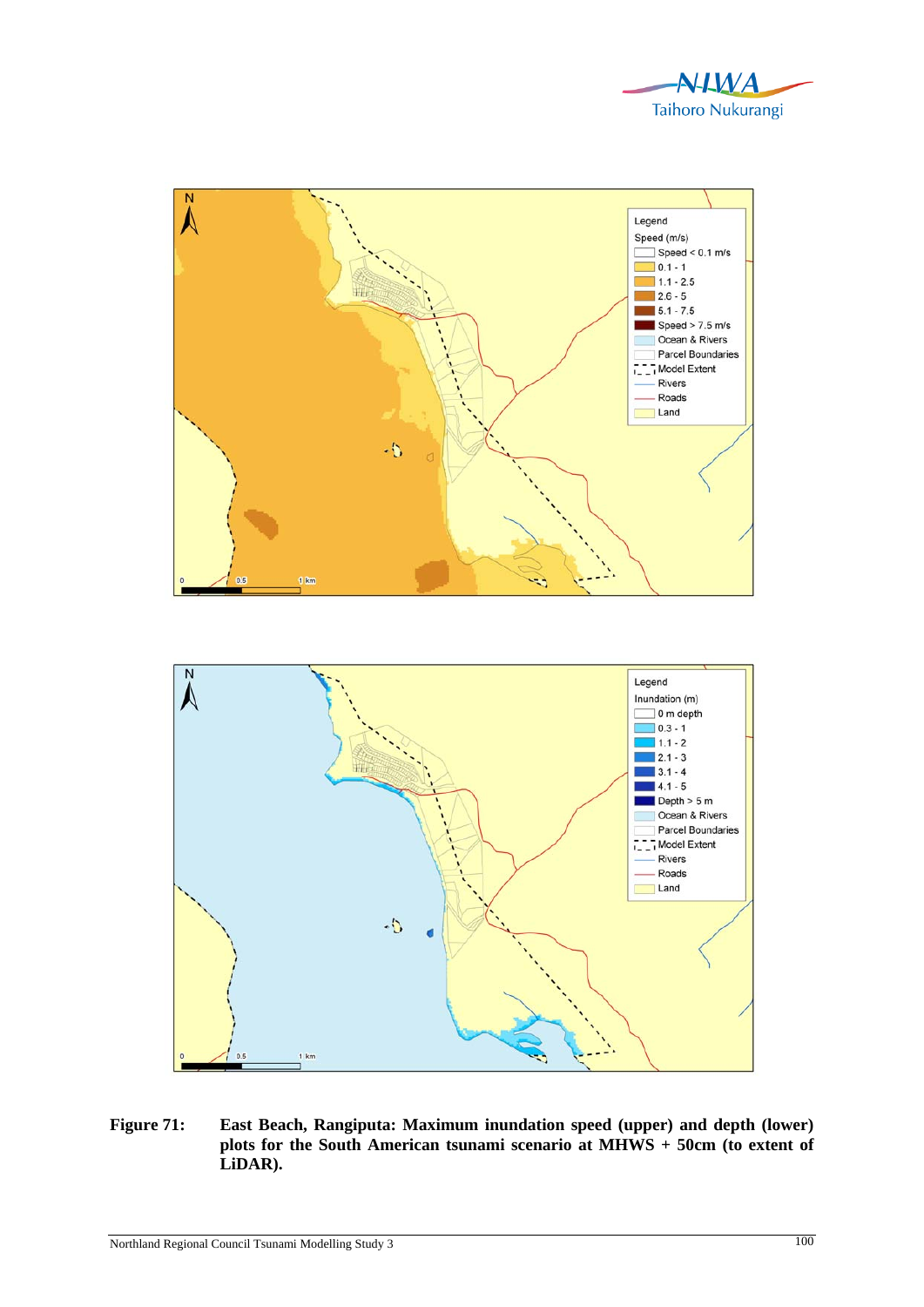





**Figure 72: East Beach, Rangiputa: Maximum inundation speed (upper) and depth (lower) plots for the Mw8.5 Tonga-Kermadec subduction zone scenario at MHWS (to extent of LiDAR).**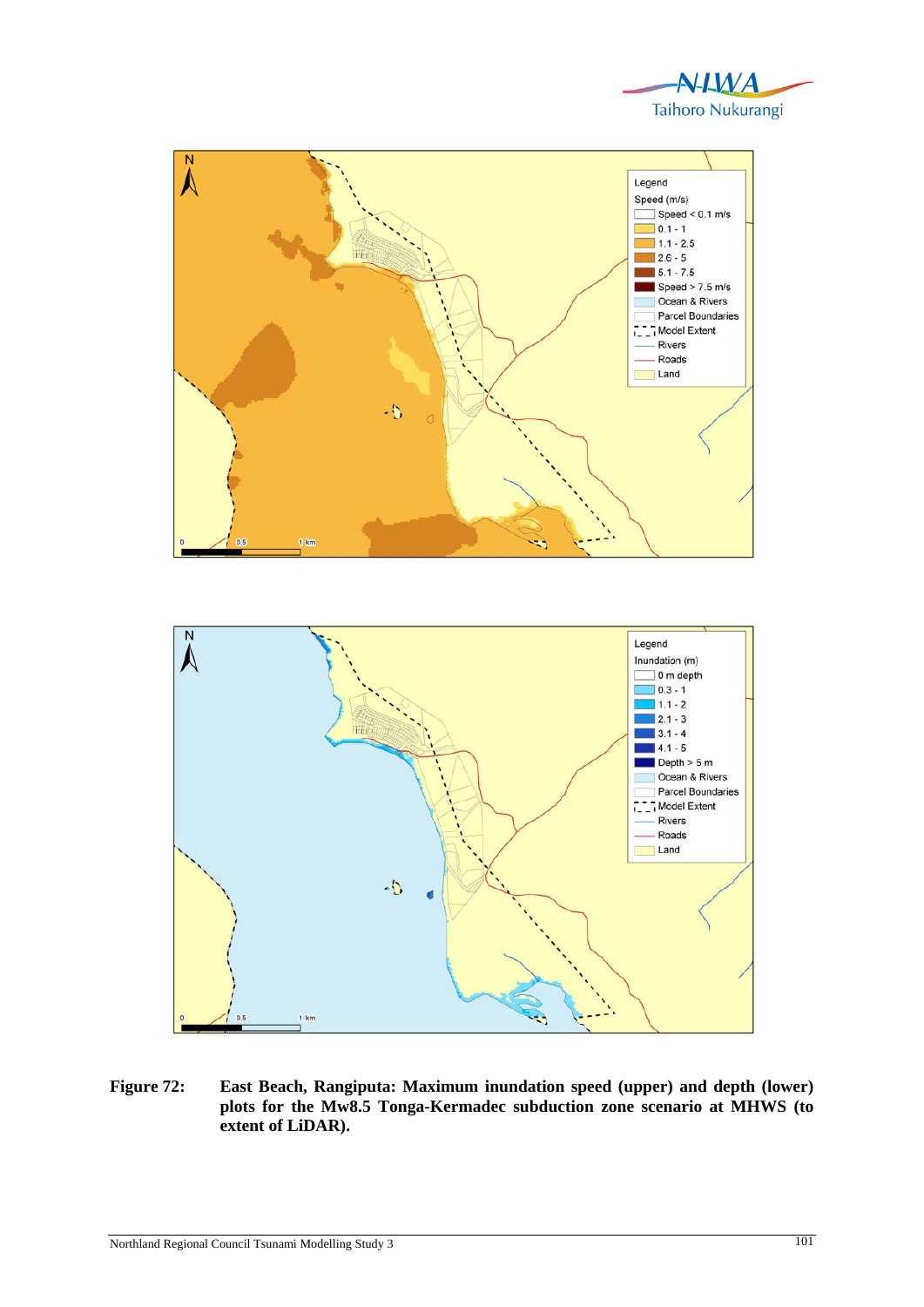





**Figure 73: East Beach, Rangiputa: Maximum inundation speed (upper) and depth (lower) plots for the Mw8.5 Tonga-Kermadec subduction zone scenario at MHWS + 50cm (to extent of LiDAR).**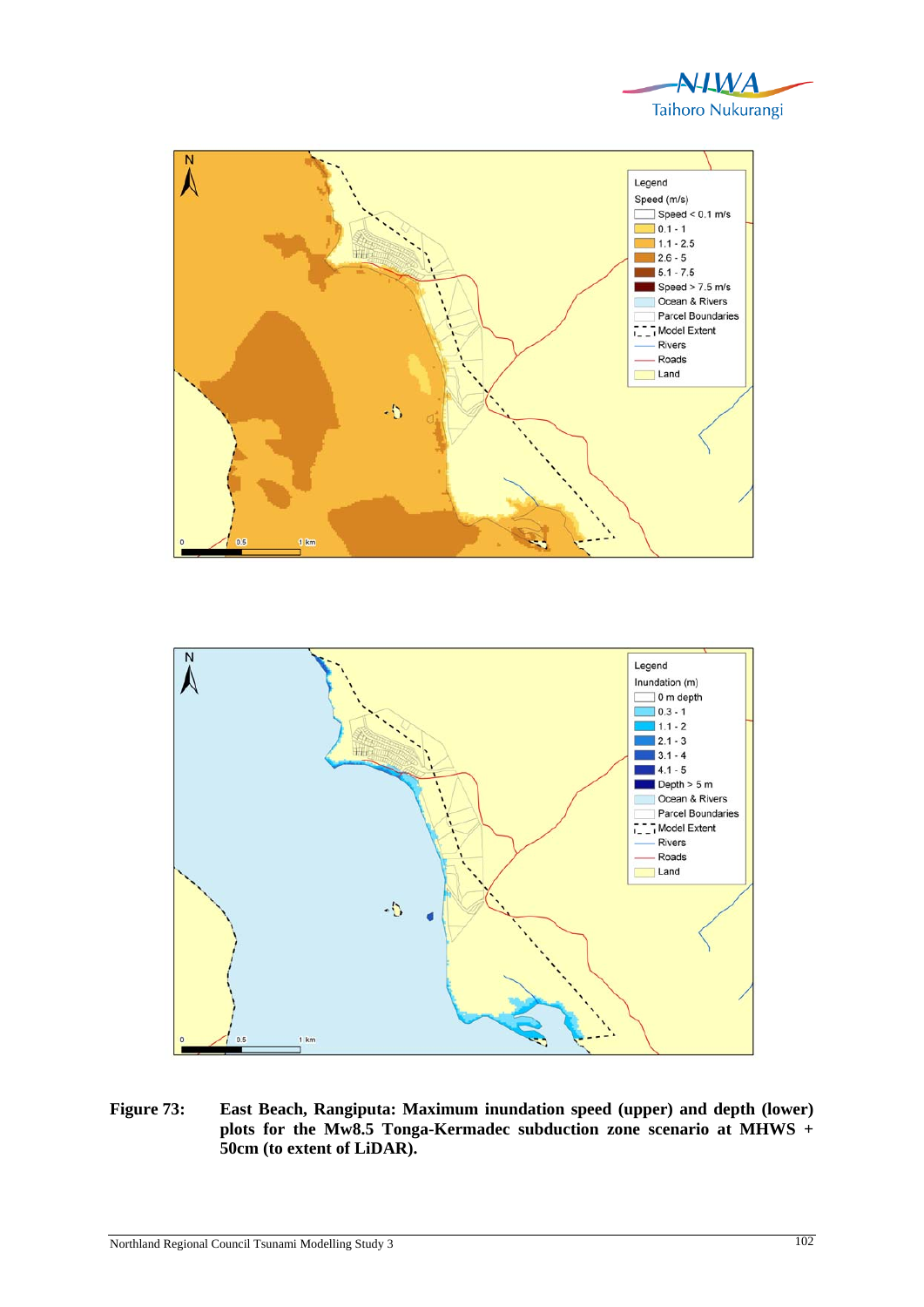





**Figure 74: East Beach, Rangiputa: Maximum inundation speed (upper) and depth (lower) plots for the Mw9.0 Tonga-Kermadec subduction zone scenario at MHWS (to extent of LiDAR).**